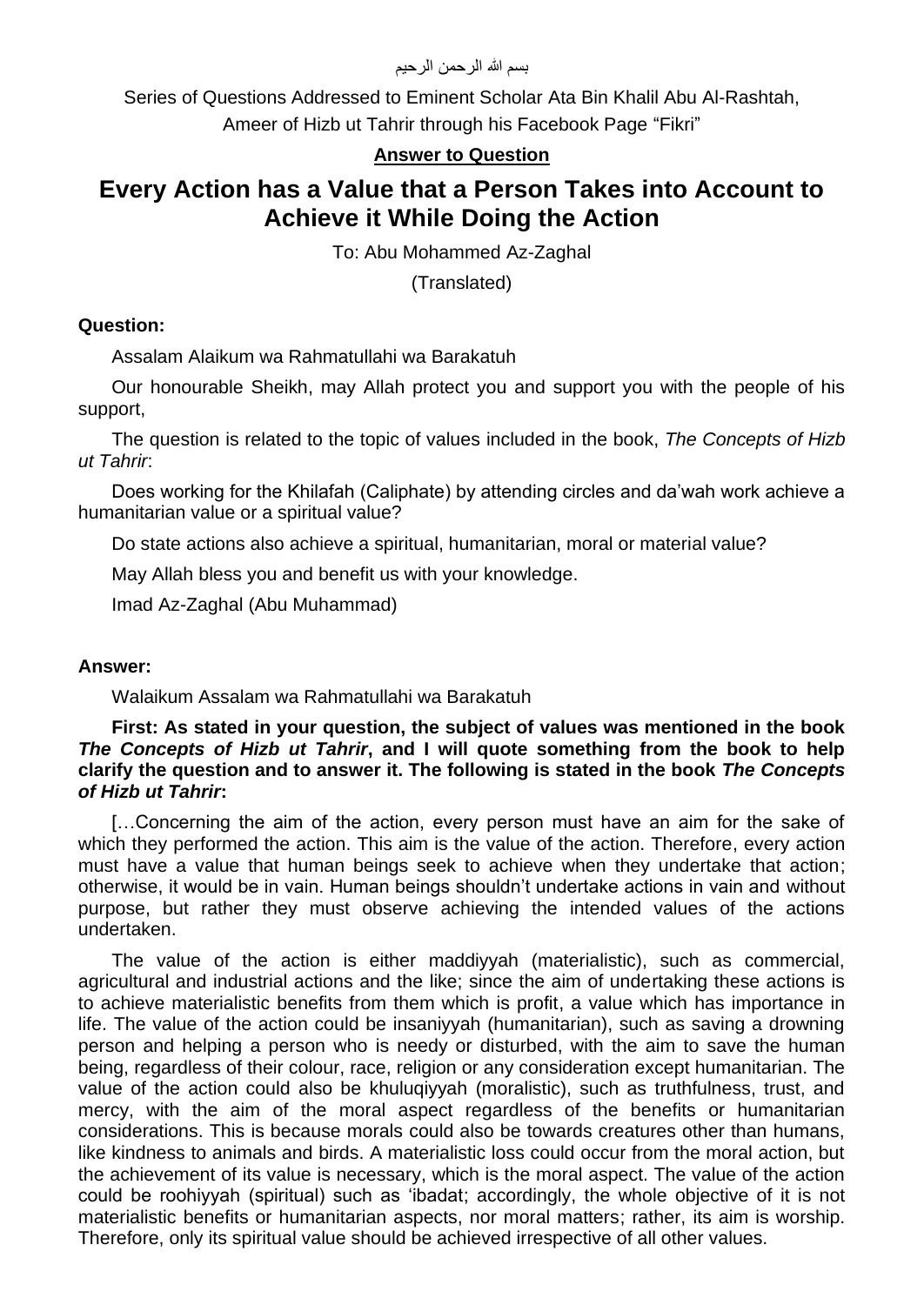These are the values of all actions which human beings strive to achieve when they undertake all of their actions]

#### **Second: This is what was stated in the book** *The Concepts of Hizb ut Tahrir***, p. 30- 34 in the Word file:**

[Evaluating the human societies in their worldly life is undertaken according to these values, and the evaluation would be in accordance of the level of achievement of these values in society and what their achievement secures of comfort and tranquility. Muslims have to exert their efforts to achieve the value sought for every action they undertake when they perform actions, so as to contribute to the prosperity and elevation of the society, and to secure - at the same time - their own prosperity and tranquility.

These values are not preferential over each other or equal, by themselves, because no common qualities exist among them in order to be equated with each other or to prefer some of them over the other. They are but results human beings sought when they undertook their actions…

People who are highly influenced by and inclined to spiritual emotions and ignore the materialistic value prefer the spiritual value over the materialistic one. So they accordingly turn to prayer (individual 'ibadat) and renounce the material world and its aspects. They neglect life because it is material, and they account for materialistic backwardness, and because of them, the standard of living in the society they live in declines due to what prevails in it of laziness and lethargy.

People who are highly influenced by materialistic inclinations, are taken over by their whims and neglect the spiritual value prefer the materialistic value and seek to achieve it. Therefore, the ideals to them become numerous, and because of them, the society they live in becomes disturbed and wickedness and corruption spread in it.

Accordingly it is wrong to leave human beings to evaluate these values; instead, they must be evaluated by their Creator, Who is Allah (swt). Therefore, it is necessary that the Divine Law (Shar'a) itself determines for them these values and assigns to them the time of their performance and according to Shari'ah, man selects them.

The Shar'a has shown the solutions of life's problems through the commands and prohibitions of Allah, and has obliged man to proceed in this life according to these commands and prohibitions. It has also shown the actions that achieve the spiritual value which are the Fard (obligatory) and mandub (recommended) worships. It has also clarified those qualities that achieve the moral value, and left human beings to achieve the materialistic value necessary for them so as to satisfy with it their necessities and basic needs and what is even beyond their necessities and basic needs in accordance with a certain system (Shari'ah) and commanded not to deviate from it. What human beings have to do is only to achieve these values in accordance with the commands and prohibitions of Allah (swt), and to evaluate them as the Shar'a has demonstrated…] end of quote.

#### **Third: As for the role of the state in realizing these values, the answer to that is to clarify the following matters:**

1- The value of the action is the intent for which the person did the action, so the value is the intent of the action, **and the one who has a purpose in the action is the human being, i.e. the person identified as Muhammad, Zainab, Fatimah and Khaled.** It is when they perform an action, they intend to achieve a certain value from this action. If Muhammad does the action of trade, he intends to achieve a material profit, which is a material value. And if Zainab performs prayer, she means to achieve a moral value, which is the spiritual value. And if Fatima is truthful, then she means to achieve a value that is the moral value, and if Khaled helps a needy person, then he means to achieve a value that is the humanitarian value. Thus, the value is the individual's intended intent to do the action. That is, the person who performs the action with the intention of achieving a value is the human being (the